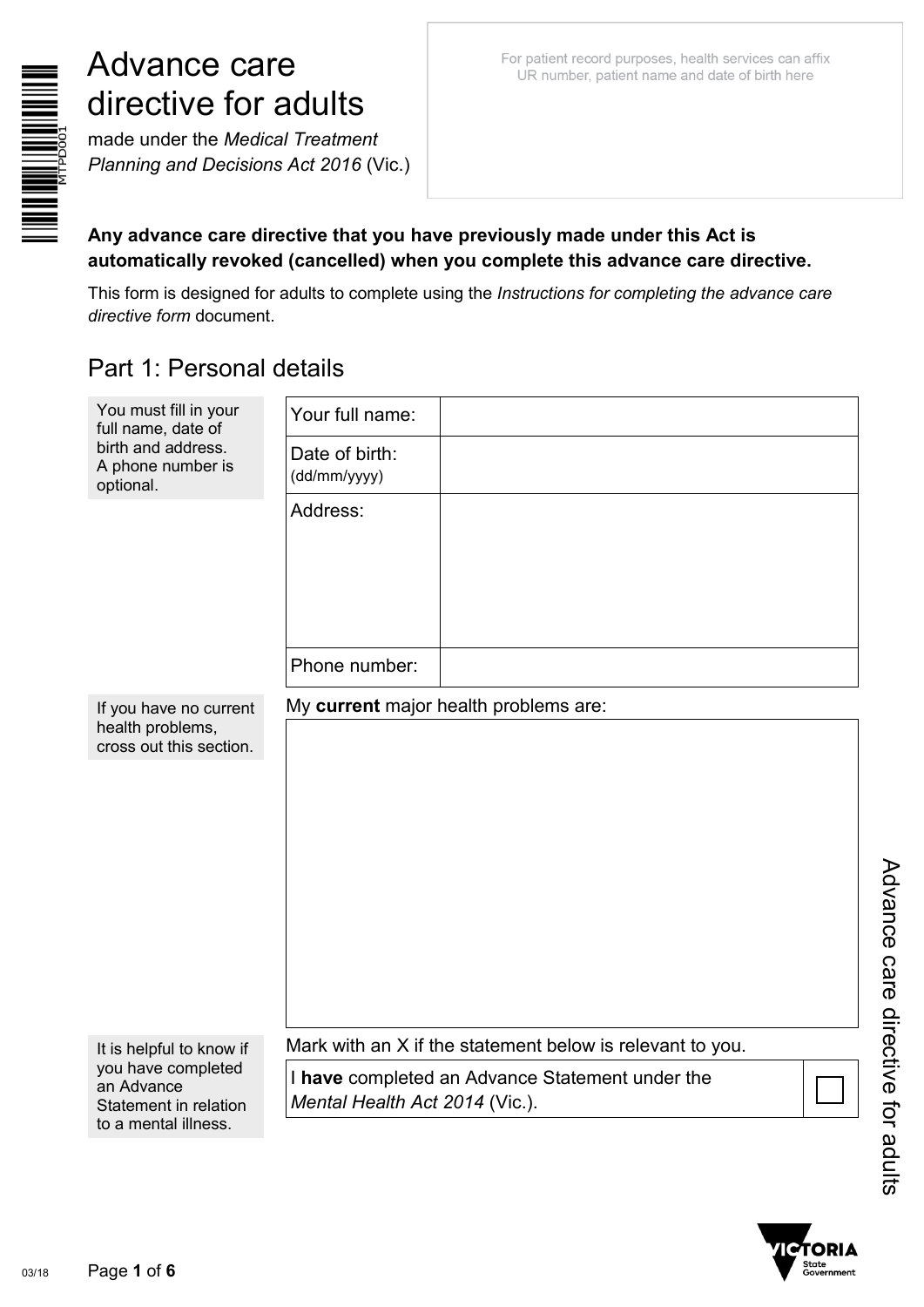

# Advance care directive for adults

| $ $ (insert your full name) |
|-----------------------------|

### Part 2: Values directive

In Part 2 you can write your values and preferences for your medical treatment. Refer to Part 2 a) of the instructions.

Refer to Part 2 b) of the instructions.

#### **Your medical treatment decision maker is legally required to first consider your values directive when making decisions about your medical treatment.**

Identify who your medical treatment decision maker is and discuss your preferences and values with them. You can appoint someone using the *Appointment of a medical treatment decision maker* form. Refer to Part 2 of the instructions for more information.

#### **You may complete all, some, or none of the sections.**

|  | b) What worries me most about my future: |  |  |  |
|--|------------------------------------------|--|--|--|
|  |                                          |  |  |  |

#### c) For me, unacceptable outcomes of medical treatment after illness or injury are: *(For example, loss of independence, high-level care or not being able to recognise people or communicate)*

Part 2 c) of the instructions includes a table with examples of health outcomes to help you complete this section.

a) What matters most in my life: *(What does living well mean to you?)*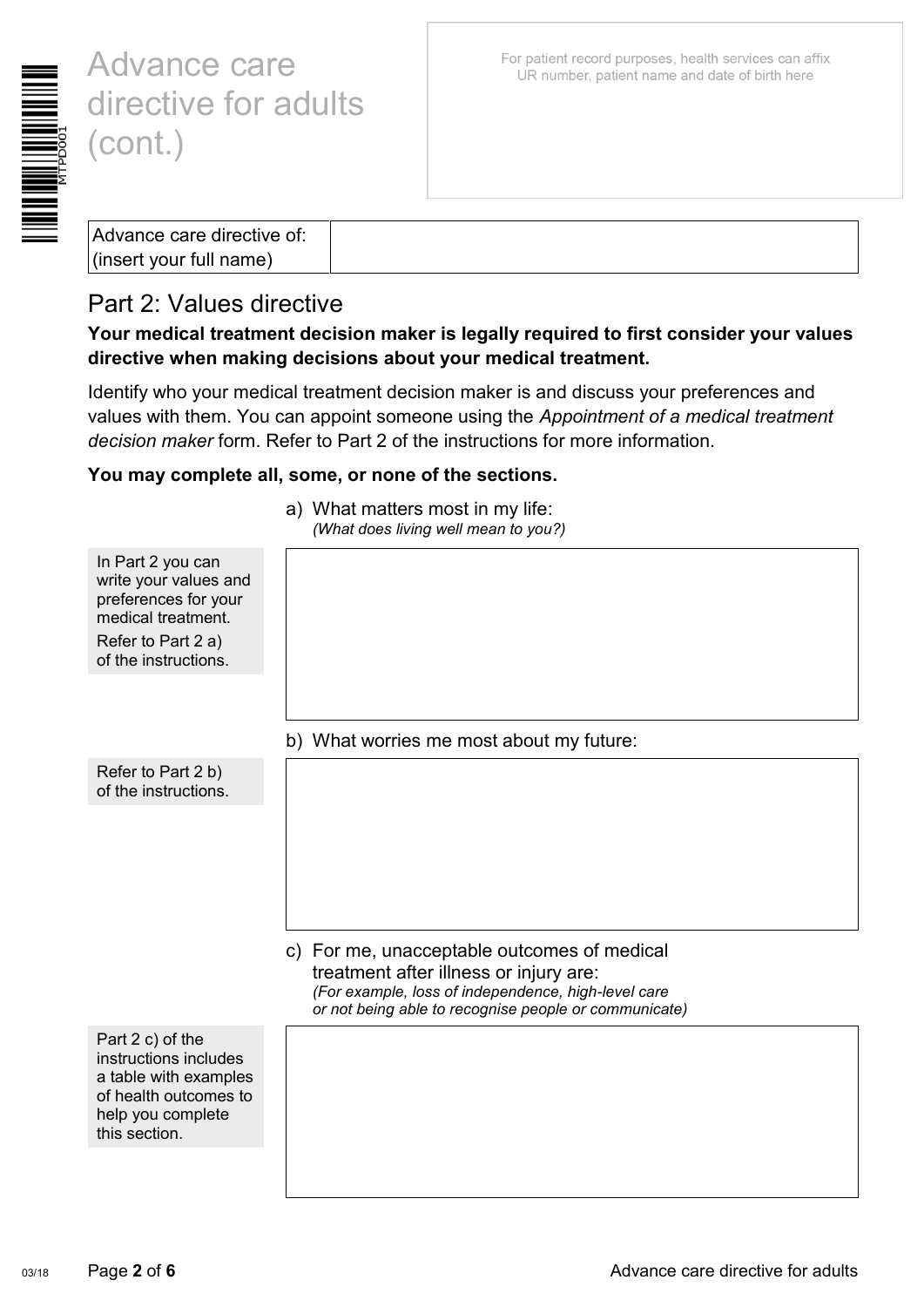

# Advance care directive for adults (cont.)

For patient record purposes, health services can affix UR number, patient name and date of birth here

| Advance care directive of:            |
|---------------------------------------|
|                                       |
|                                       |
| $\frac{1}{2}$ (insert your full name) |

### Part 2: Values directive (cont.)

Refer to Part 2 d) of the

Things you can include about your values and preferences are:

spiritual, religious, or cultural requirements • your preferred place

• treatment for mental

• medical research procedures.

instructions.

of care • treatment with prescription pharmaceuticals (medicine)

illness

Refer to Part 2 e) of the instructions. d) Other things I would like known are:

#### e) Other people I would like involved in discussions about my care:

| f) If I am nearing death the following things would be important |
|------------------------------------------------------------------|
| to me:                                                           |

Refer to Part 2 f) of the instructions. Things to consider include: persons present, spiritual care, customs or cultural beliefs met, music or photos that are important.

Select **one** statement below and mark your response with an X.

I **am** willing to be considered for organ and tissue donation, and recognise that medical interventions may be necessary for donation to take place.

I **am not** willing to be considered for organ and tissue donation.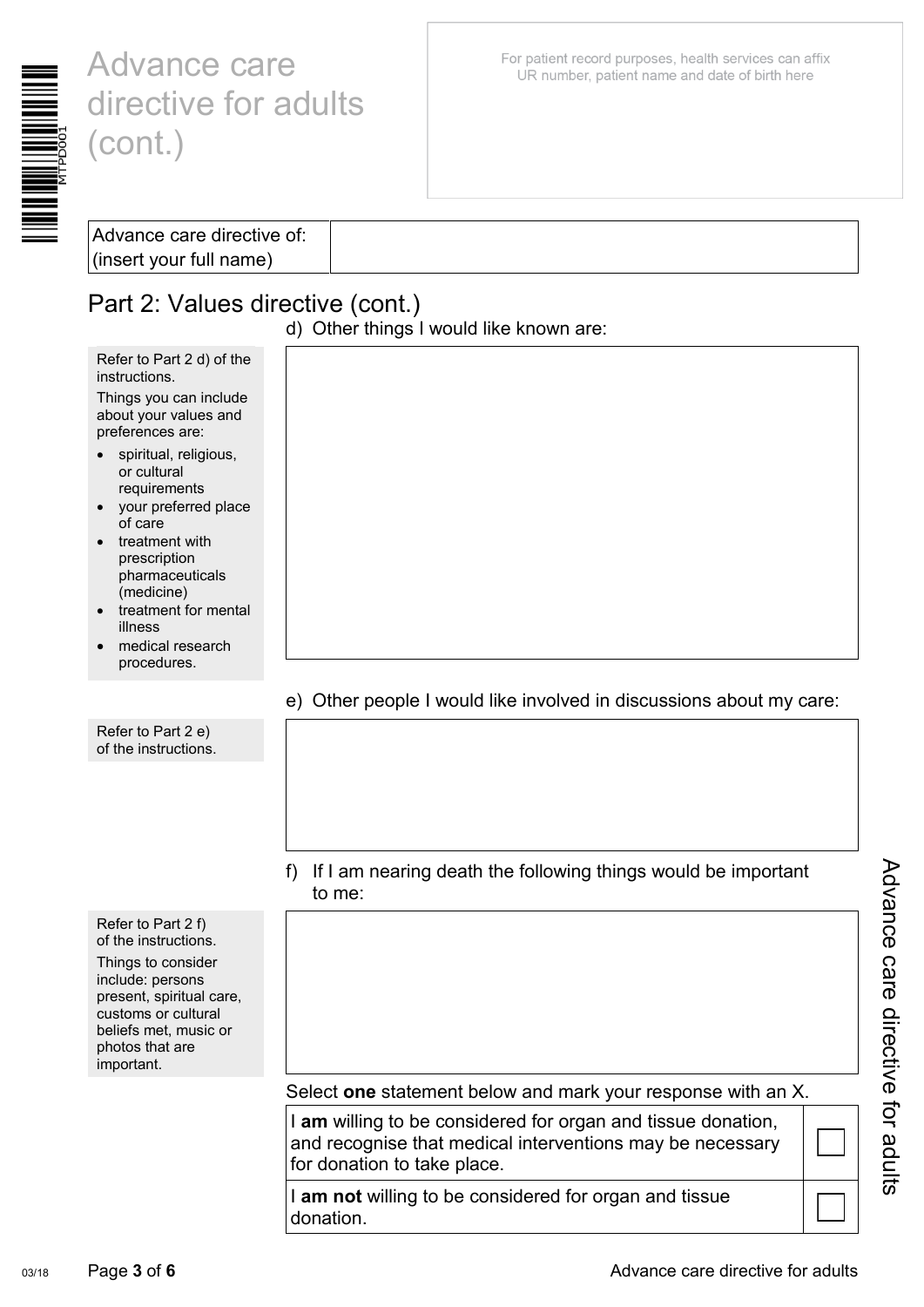

# Advance care directive for adults (cont.)

Advance care directive of: (insert your full name)

## Part 3: Instructional directive

**This instructional directive is legally binding and communicates your medical treatment decision(s) directly to your health practitioner(s).** It is recommended that you consult a medical practitioner if you choose to complete this instructional directive.

- Your instructional directive will only be used if you do not have decision-making capacity to make a medical treatment decision.
- Your medical treatment decisions in this instructional directive take effect as if you had consented to, or refused to, begin or continue medical treatment.
- If any of your statements are unclear or uncertain in particular circumstances, it will become a values directive.
- In some limited circumstances set out in the Act, a health practitioner may not be required to comply with your instructional directive.

#### **Cross out this page if you do not want to consent to or refuse future medical treatment.**

| Refer to Part 3 of the<br>instructions for more<br>information on how<br>to complete your<br>instructional directive.   | a) I consent to the following medical treatment:<br>(Specify the medical treatment and the circumstances) |
|-------------------------------------------------------------------------------------------------------------------------|-----------------------------------------------------------------------------------------------------------|
| Keep in mind:                                                                                                           |                                                                                                           |
| you should include<br>details about the<br>circumstances in<br>which you consent<br>to or refuse<br>treatment<br>health |                                                                                                           |
| practitioners<br>can only offer<br>treatment that                                                                       | b) I refuse the following medical treatment:<br>(Specify the medical treatment and the circumstances)     |
| is medically<br>appropriate<br>in an end-of-life<br>care situation,                                                     |                                                                                                           |
| certain medical<br>interventions may<br>be required for<br>organ and tissue<br>donation to take<br>place.               |                                                                                                           |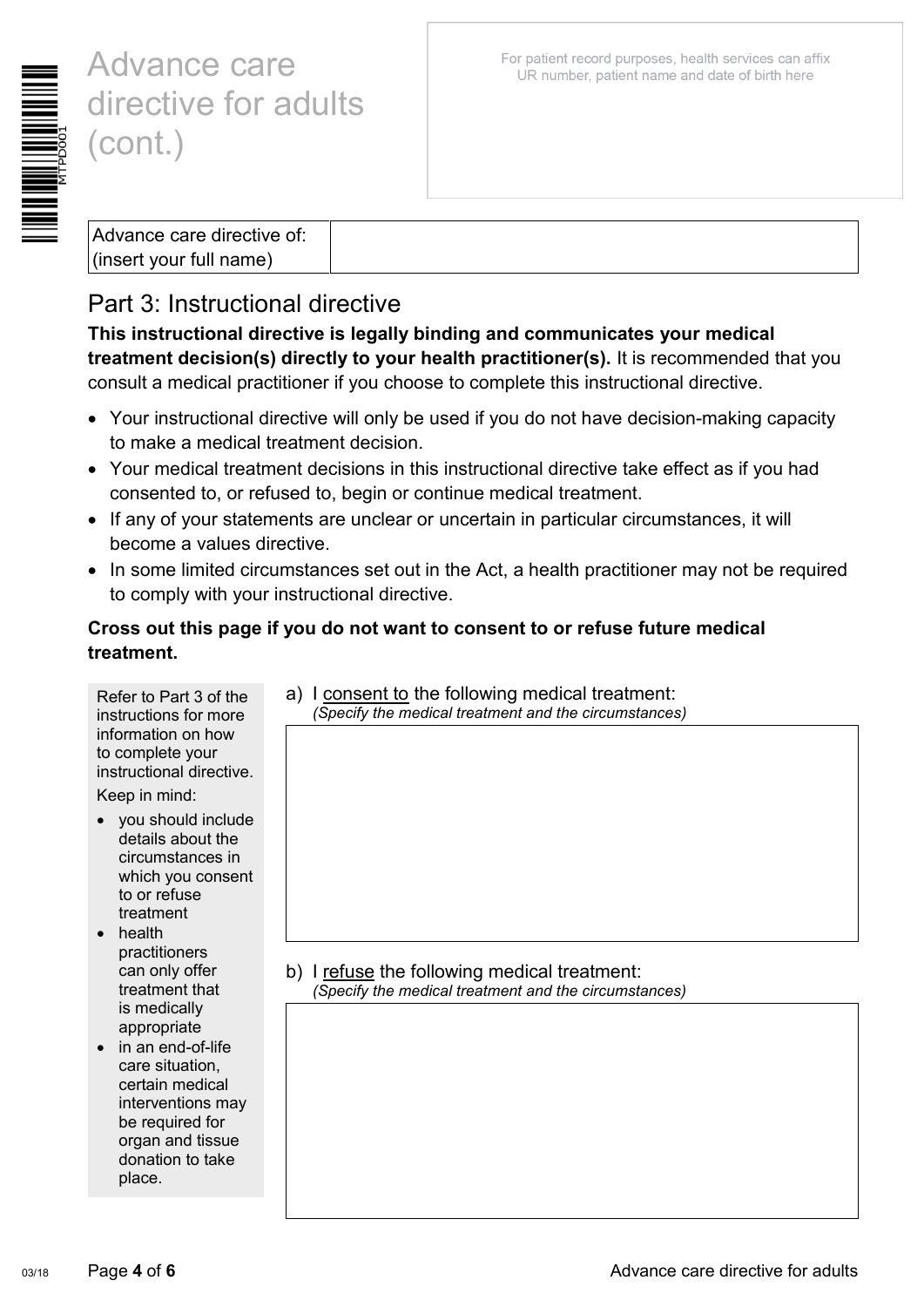

# Advance care directive for adults (cont.)

For patient record purposes, health services can affix UR number, patient name and date of birth here

## Part 4: Expiry date (optional)

| Only complete this<br>part if you want this<br>advance care | This advance care directive<br>expires on: (dd/mm/yyyy) |  |
|-------------------------------------------------------------|---------------------------------------------------------|--|
| directive to have an                                        |                                                         |  |
| expiry date. Refer                                          |                                                         |  |
| to Part 4 of the                                            |                                                         |  |

## Part 5: Witnessing

You must sign in front of two adult witnesses.

instructions.

One witness must be a registered medical practitioner.

Neither witness can be a person that you have appointed as your medical treatment decision maker.

Refer to Part 5 of the instructions if someone else is signing on your behalf.

A registered medical practitioner must complete this part of the form.

Another adult witness must complete this part of the form.

#### **Signature of person giving this directive** (you sign here)

Each witness certifies that:

- at the time of signing the document, the person giving this advance care directive appeared to have decision-making capacity in relation to each statement in the directive and appeared to understand the nature and effect of each statement in the directive; and
- the person appeared to freely and voluntarily sign the document; and
- the person signed the document in my presence and in the presence of the second witness; and
- I am not an appointed medical treatment decision maker of the person.

#### **Witness 1 – Registered medical practitioner**

Full name of registered medical practitioner:

Qualification and AHPRA number of registered medical practitioner:

Signature of registered medical practitioner: Date: (dd/mm/yyyy)

#### **Witness 2 – Adult witness**

Full name of adult witness:

Signature of adult witness: Date: (dd/mm/yyyy)